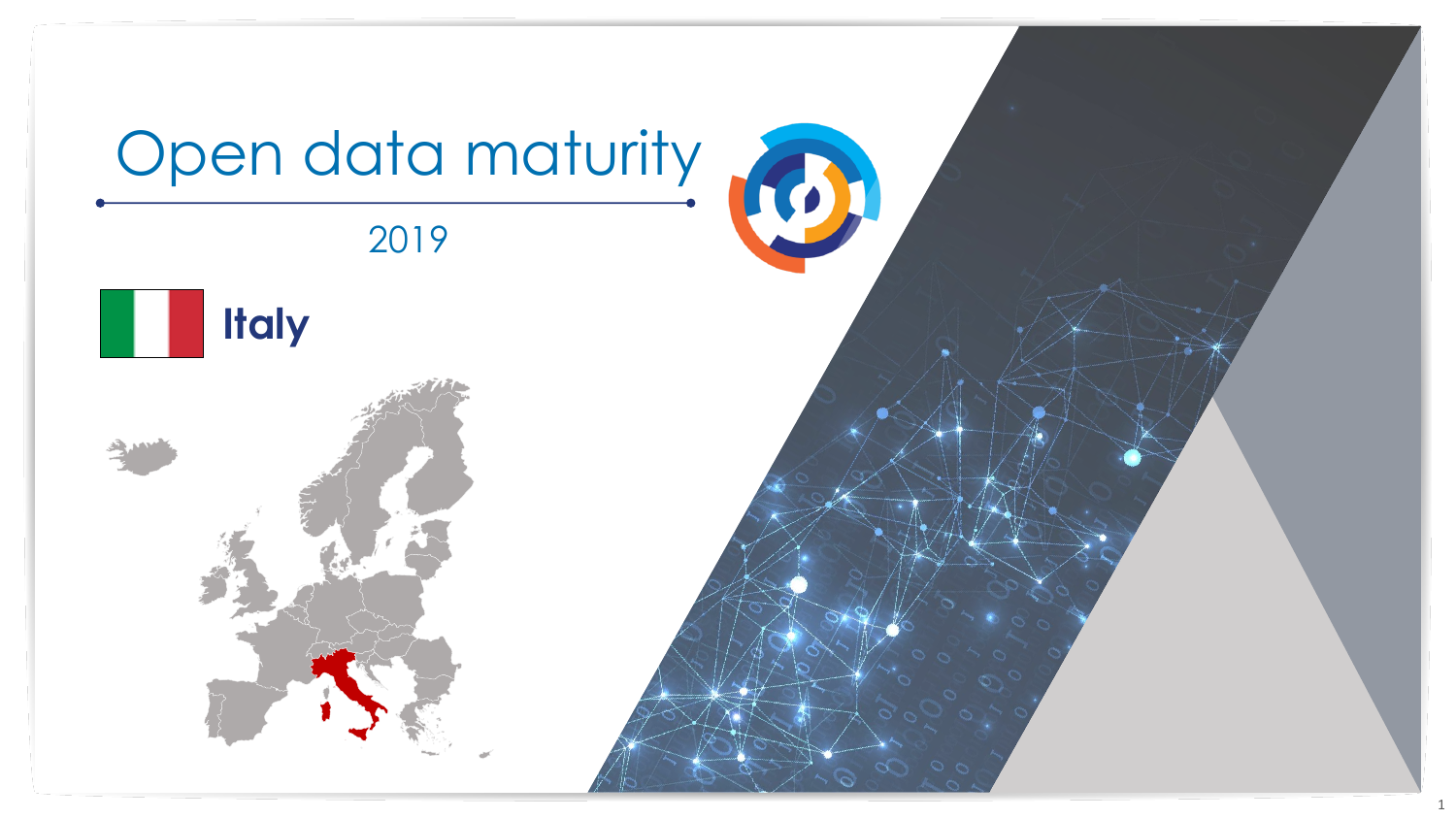## **State-of-Play on open data - 2019**





**OVERALL MATURITY LEVEL SEGMENTATION**

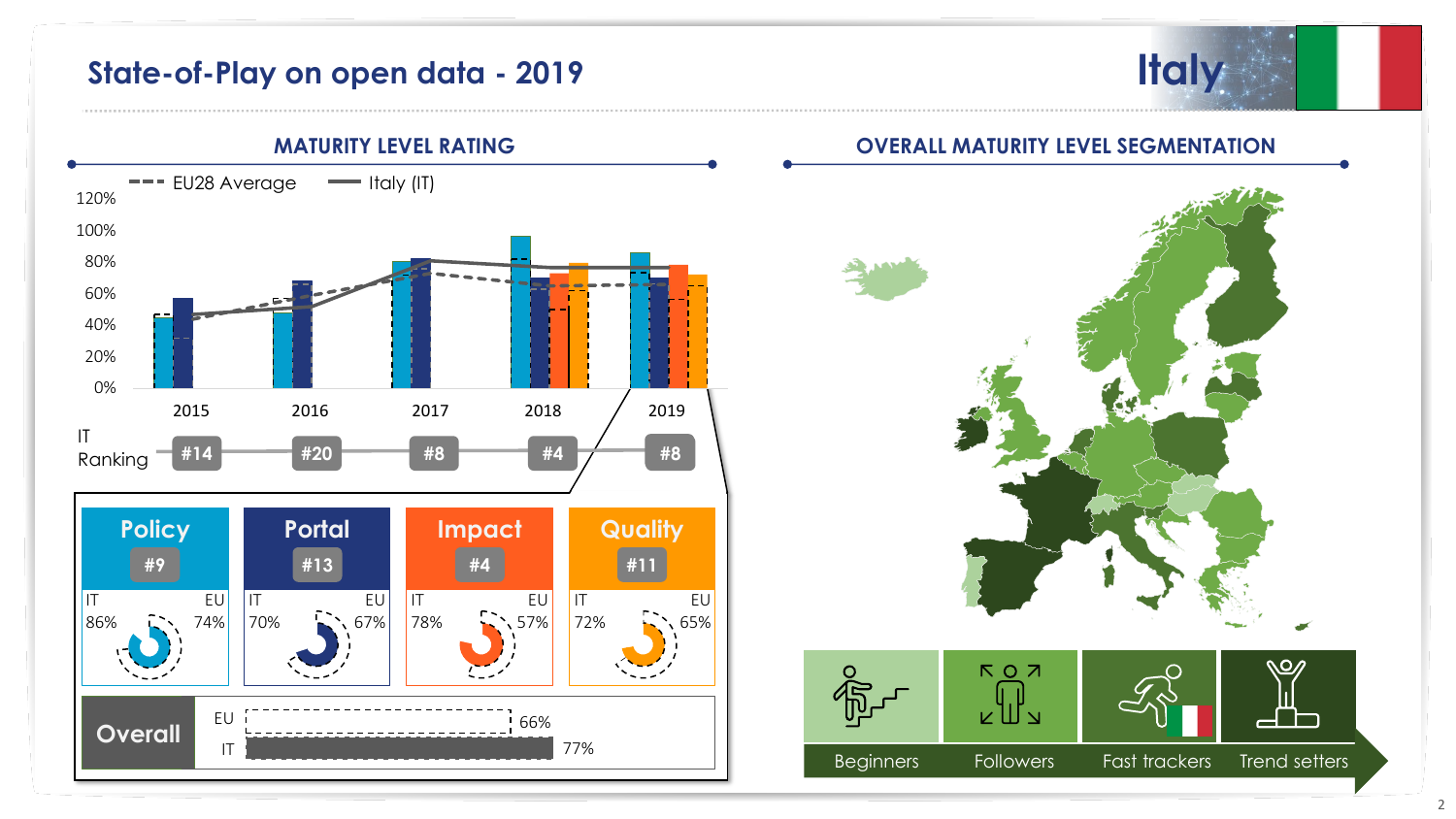# **State-of-Play on open data - 2019 Italy**

## **DIMENSION PERFORMANCE**